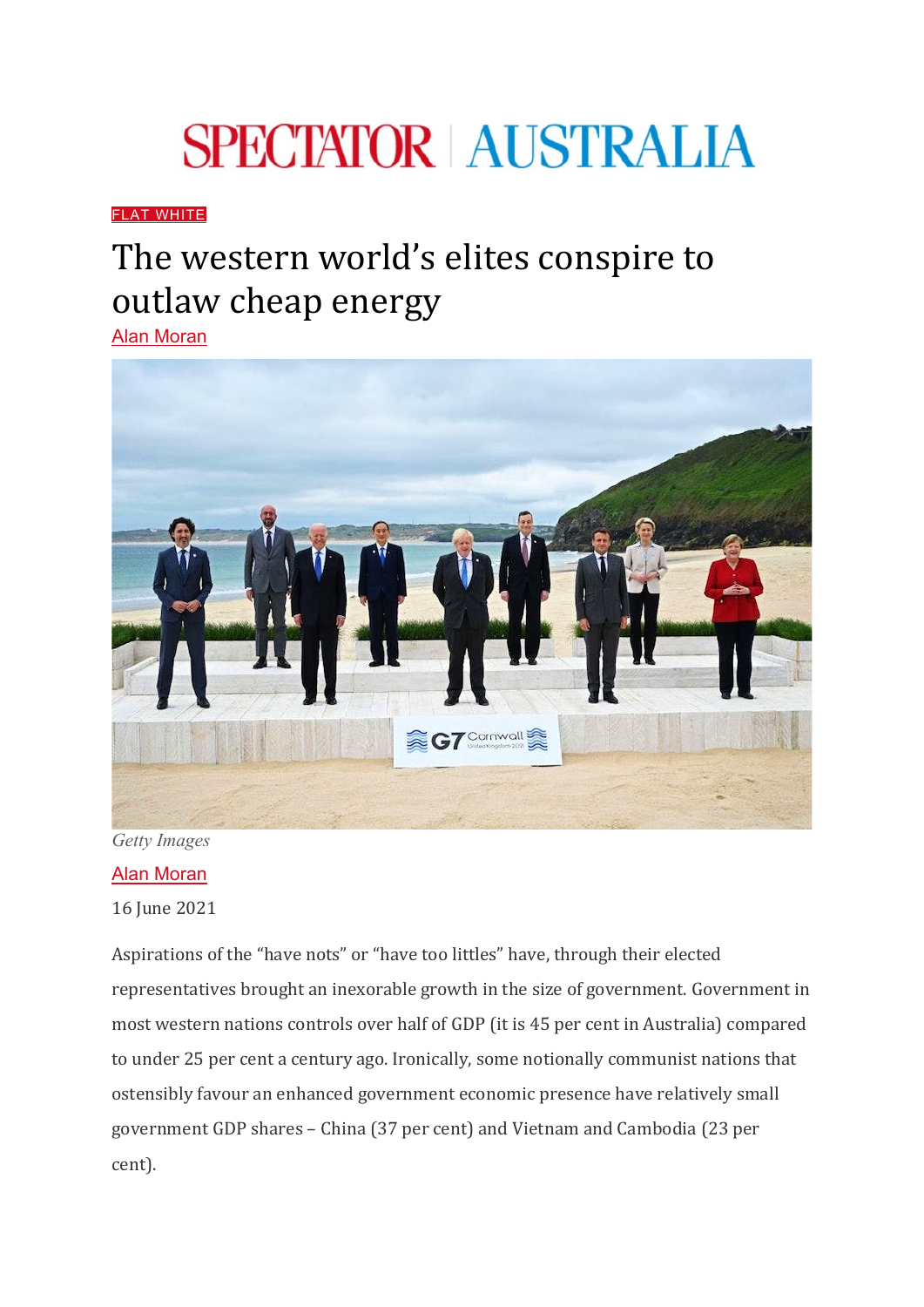Notwithstanding their diminishing non-government sectors, western economies have, to date, still retained scope for markets to bring about cost efficiencies and innovation — and hence rising living standards.

But a corrosive undermining of economic resilience is underway.

For over a century, self-made wealthy men have provided bequests to charities. These charities: Rockefeller, Carnegie, Tides and many more, have gradually been transformed into social actors increasingly with environmental agendas. In recent decades the charities joined in such political causes by living individuals, including scions of wealthy entrepreneurs like James Murdoch and most of the mega-successful information technology innovators. Racial and gender discrimination are two issues championed by these donors but climate change is pre-eminent.

The direct action by wealthy activists is massively fortified by the preferences of investment fund managers, who control most of the world's investible savings. Launched in 2017, 'Climate Action 100+ describes itself as an "investor-led initiative to ensure the world's largest corporate greenhouse gas emitters take necessary action on climate change." The members manage over \$54 trillion in assets, which is equivalent to sixty per cent of the market capitalisation of all the world's stock market exchanges. Most participatory funds avoid hydrocarbon investments; others pressure the businesses in which they invest on climate change governance, to cut emissions and to strengthen climate-related financial disclosures. Climate Action 100+ funds have recently elected three green activists to the board of Exxon.

In normal circumstances, discriminatory action against a particular investment class would be self-correcting. The targeting would lower the firms' share prices. The flip side of this means a higher return for each dollar invested, which brings about a correction as investors seek to take advantage of the better value. Investment funds opting not to pursue stocks that sentiment has made cheaper will see a relative decline in their performance and gradually lose market share.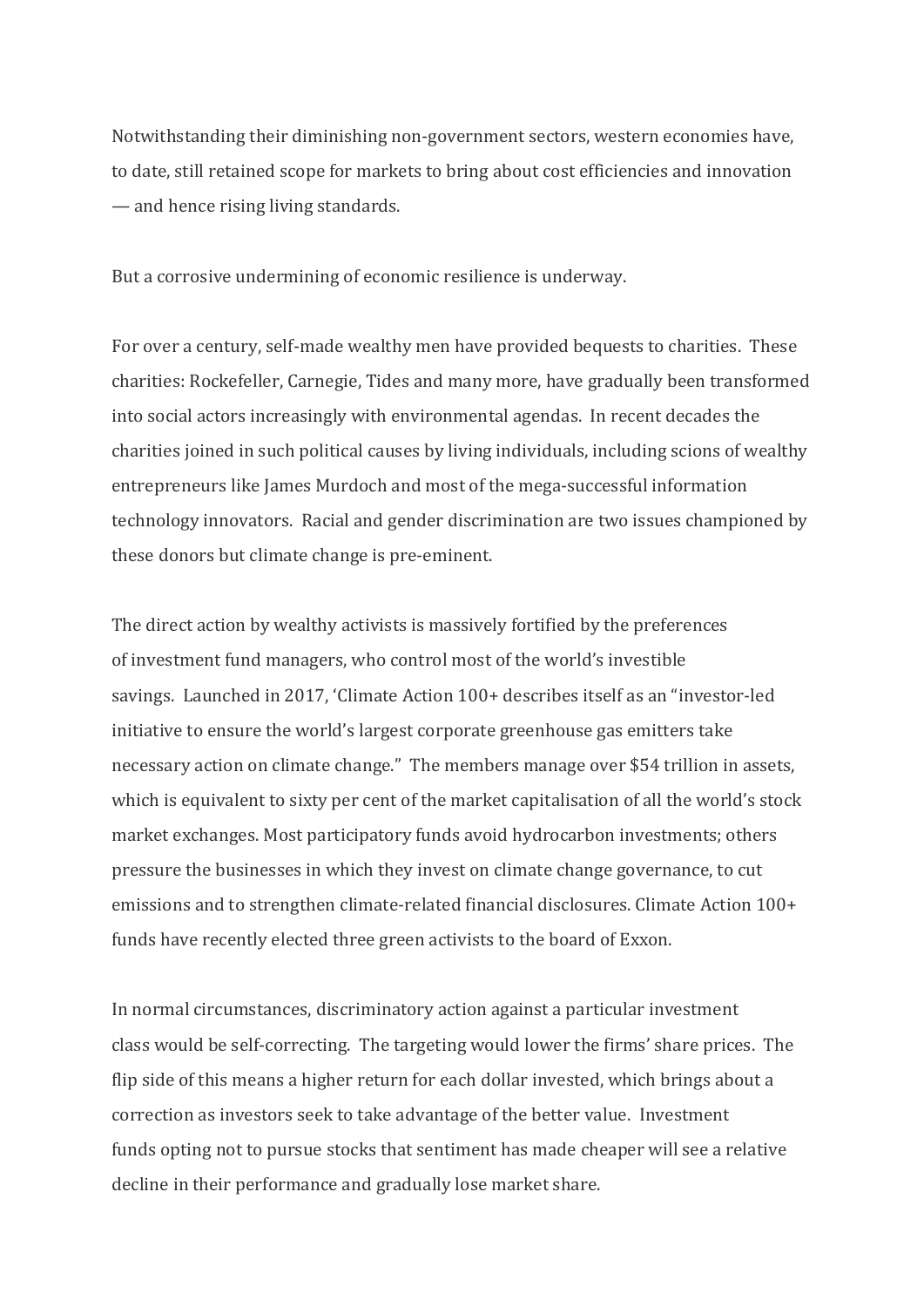But the timing of that correction is increased, perhaps indefinitely, when political and institutional arrangements collaborate to enhance the risks of the demonised sectors. Governments, like financial institutions, have formal and informal agreements to direct investment away from the hydrocarbon energy sources that have been essential to creating modern-day living standards. As with activist investors, their alleged concerns are fanciful alarms about climate change resulting from increased emissions of carbon dioxide.

Within the political and administrative elites, vilification of hydrocarbons has been fuelled by international meetings designed to reduce emissions of carbon dioxide like those of the Intergovernmental Panel on Climate Change and the 1992 United Nations Framework Convention on Climate Change, the Kyoto Protocol (1997) and the Paris Agreement (2016). Almost every western nation has measures that subsidise renewable energy and penalise energy from fossil fuels (as well as that from nuclear energy). The subsidies remain even though advocates for these CO2-light forms of energy claim them to be cheaper than the hydrocarbons (and nuclear) they are designed to replace. Governments are also supporting more ambitious projects (the latest being hydrogen)

Further impetus is being delivered through legal and regulatory measures designed to increase the costs of, if not prevent, the development of fossil fuel resources. These have now extended to include a **[Dutch](https://www.higginschambers.com.au/stunning-federal-court-decision-blows-open-duty-of-care-for-climate-change-in-australia/)** court requiring Shell to reduce its emissions by 45 per cent under a "duty of care" climate based rationale; a radical left wing judge in an Australian court case has ventilated a similar theme regarding a coal development. Reinforcing these cost impositions are regulatory measures nationally and internationally requiring firms to fully document any future climate risks on their portfolios.

Lending institutions compound the difficulties — [Chinese](https://nationalinterest.org/feature/why-china-odd-man-out-overseas-coal-financing-183696) banks are almost alone in offering finance to coal developments. Alinta is not the only Australian fossil fuel plant owner finding it [exceedingly difficult](https://www.smh.com.au/business/companies/coal-plant-owner-alinta-calls-for-canberra-to-step-in-as-banks-retreat-20210610-p57zxq.html) to obtain commercial finance and